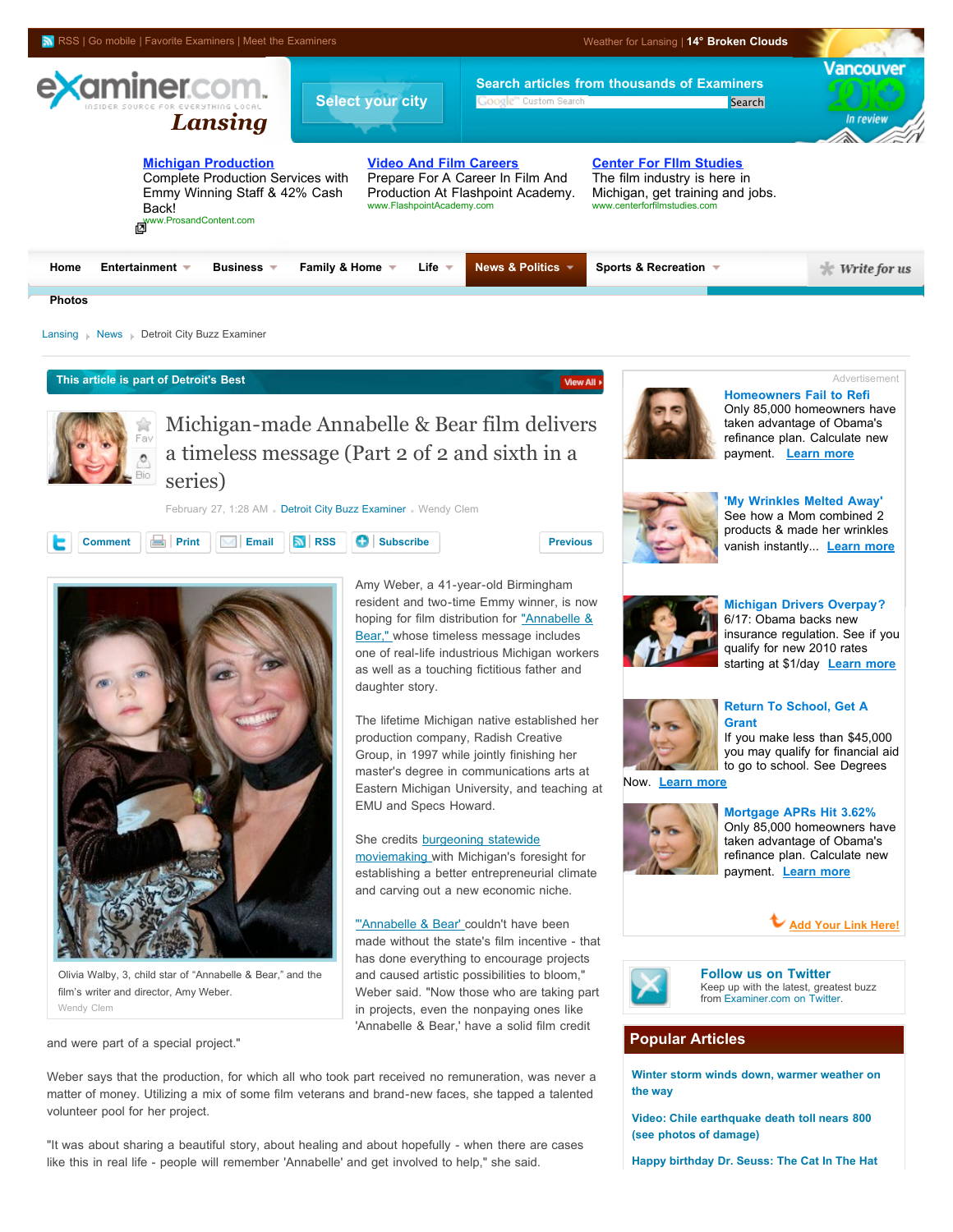It was that mindset that urged Weber to include Starfish Family Services, based in Inkster, in benefiting from the movie's premiere. The 45-year-old nonprofit organization has helped children and families in the metro-Detroit area in similar predicaments to Bear's.

Weber says that profits raised at the premiere will help Starfish continue its work. The agency's CEO, Ann Kalass, was on hand to mingle and discuss the work her group does daily.

[Music received a shot in the arm](http://www.examiner.com/examiner/x-1800-Detroit-City-Buzz-Examiner~y2009m7d29-Local-film-joins-projects-stamped-with-a-Made-in-Michigan-label-first-in-a-series) with 'Annabelle's' release, too. The 16-song soundtrack was created entirely by Michigan musicians, two of whom also snagged film cameos. Following a contest that narrowed the musicians' field from 500 applicants to 10, two - Nervous but Excited and Vigilante Sidekicks - were featured in scenes.

Guitarist Todd Clem, 24, of Vigilante Sidekicks, was impressed by the film's debut and the quality of the trailer, which plays on the website.

"It's generated people's interest," Clem, a Southfield resident, said, "and it is very well put-together. I think this evening's tickets being sold out reflects how well received it has been."

April Anselmo, of Madison Heights, was working in the film's craft services when Weber recruited her for a walk-on part in a diner. The 60-year-old laid-off librarian had enrolled in acting classes under the [No Worker Left Behind program,](http://www.examiner.com/examiner/x-1800-Detroit-City-Buzz-Examiner~y2009m8d2-How-to-get-in-on-filmmaking-in-Michigan-fourth-in-a-series) and may have found a new calling, she says.

"I'm so excited by this new energy in Michigan, but I have never referred to it as Hollywood coming here," she said. "I only refer to it as [Michigan beginning its own movie industry](http://www.examiner.com/examiner/x-1800-Detroit-City-Buzz-Examiner~y2009m7d30-Lights-Camera-Made-in-Michigan-heads-film-projects-and-offers-hope-second-in-a-series) and establishing itself as a leader in that business."

Weber modestly declines the suggestion of a local television reporter that she prepare for receipt of an Oscar once the film is distributed and wins further audience embrace.

"What is better than an Oscar for me will be to hear people's feedback after viewing the movie," she said. "I hope to hear they are pleasantly surprised that 'Annabelle & Bear' is a local production because it's done that well. And, I really hope this strikes a blow for independent film everywhere."

**Don't miss Part 1 of this article, as well as the Detroit City Buzz movie series articles!**

**http://www.examiner.com/examiner/x-1800-Detroit-City-Buzz-Examiner~y2010m2d27- [Michiganmade-Annabelle--Bear-film-delivers-a-timeless-message-Part-1-of-2-and-fifth-in-a](http://www.examiner.com/examiner/x-1800-Detroit-City-Buzz-Examiner~y2010m2d27-Michiganmade-Annabelle--Bear-film-delivers-a-timeless-message-Part-1-of-2-and-sixth-in-a-series)series**

**[http://www.examiner.com/examiner/x-1800-Detroit-City-Buzz-Examiner~y2009m7d29-Local](http://www.examiner.com/examiner/x-1800-Detroit-City-Buzz-Examiner~y2009m7d29-Local-film-joins-projects-stamped-with-a-Made-in-Michigan-label-first-in-a-series)film-joins-projects-stamped-with-a-Made-in-Michigan-label-first-in-a-series**

**[http://www.examiner.com/x-1800-Detroit-City-Buzz-Examiner~y2009m7d30-Lights-Camera-](http://www.examiner.com/x-1800-Detroit-City-Buzz-Examiner~y2009m7d30-Lights-Camera-Made-in-Michigan-heads-film-projects-and-offers-hope-second-in-a-series)Made-in-Michigan-heads-film-projects-and-offers-hope-second-in-a-series**

**[http://www.examiner.com/x-1800-Detroit-City-Buzz-Examiner~y2009m8d2-Film-is-bustin-out](http://www.examiner.com/x-1800-Detroit-City-Buzz-Examiner~y2009m8d2-Film-is-bustin-out-all-over-Motown-and-the-state-third-in-a-series)all-over-Motown-and-the-state-third-in-a-series**

**[http://www.examiner.com/x-1800-Detroit-City-Buzz-Examiner~y2009m8d2-How-to-get-in-on](http://www.examiner.com/x-1800-Detroit-City-Buzz-Examiner~y2009m8d2-How-to-get-in-on-filmmaking-in-Michigan-fourth-in-a-series)filmmaking-in-Michigan-fourth-in-a-series**

**<http://www.annabelleandbear.com/>**

**[http://www.facebook.com/pages/Annabelle-Bear/82011771316#!/pages/Annabelle-](http://www.facebook.com/pages/Annabelle-Bear/82011771316#!/pages/Annabelle-Bear/82011771316)Bear/82011771316**

**<http://www.starfishonline.org/>**

**[http://thestonehousebar.tripod.com/](http://www.starfishonline.org/http://thestonehousebar.tripod.com/)**

**To stay current with The Detroit Buzz on business and other subjects, click the Subscribe button above. You will receive emails updating you on the latest article postings!**

#### **[local Read Across America Celebrations](http://www.examiner.com/x-31031-Providence-Headlines-Examiner~y2010m3d2-Happy-birthday-Dr-Seuss-The-Cat-In-The-Hat-Local-Read-Across-America-Celebrations)**

**[Polk County arrest report \(February 28, 2010\)](http://www.examiner.com/x-18689-Polk-County-Crime-Examiner~y2010m3d3-Polk-County-arrest-report-February-28-2010)**

**Family and good friend weigh in on new ['hairstylist' page added to susanpowell.org](http://www.examiner.com/x-34328-Seattle-Headlines-Examiner~y2010m3d2-Family-and-good-friend-weigh-in-on-new-hairstylist-page-added-to-susanpowellorg-website) website**

## **Recent Articles**

#### **Michigan-made Annabelle & Bear film [delivers a timeless message \(Part 1 of 2 and](http://www.examiner.com/x-1800-Detroit-City-Buzz-Examiner~y2010m2d27-Michiganmade-Annabelle--Bear-film-delivers-a-timeless-message-Part-1-of-2-and-fifth-in-a-series) fifth in a series)**



Friday, February 26, 2010 The Detroit premiere of "Annabelle & Bear" offered one of the warmest nights in recent winter history, as a sold-out crowd gathered last

## **Robert Bobb reveals more Detroit Public [Schools plans while marking his halfway](http://www.examiner.com/x-1800-Detroit-City-Buzz-Examiner~y2010m2d25-Robert-Bobb-reveals-more-Detroit-Public-Schools-plans-while-marking-his-halfway-point-Part-2-of-2) point (Part 2 of 2)**

…



Thursday, February 25, 2010 Bobb hopes to also make a major announcement in the next few weeks centered on a renewed connection with Teach for America. The organization helps to …



| Things to see and do                    |           |           |           |  |
|-----------------------------------------|-----------|-----------|-----------|--|
| <b>Today</b>                            | THU<br>04 | ER1<br>05 | SAT<br>06 |  |
| <b>Glenn Miller Orchestra, The</b>      |           |           |           |  |
| Mar 27 2010<br>8:00 pm<br><b>Music»</b> |           |           |           |  |
| <b>Nrityagram Dance Ensemble</b>        |           |           |           |  |
| One Night of Queen With Gary Mullen     |           |           |           |  |
| See all Events »                        |           |           |           |  |

#### **[Bus Transportation Detroit](http://ad.doubleclick.net/click%3Bh%3Dv8/3952/2/0/%2a/p%3B220320949%3B0-0%3B2%3B43011867%3B4307-300/250%3B34590997/34608875/1%3B%3B%7Esscs%3D%3fhttp://googleads.g.doubleclick.net/aclk?sa=l&ai=Bz2YQyX2OS6TVBZW8zQW4kfz1Cs3Bxo0B8ci6uw_AjbcBgNs1EAEYASCtgc4DKAM4AFDnzuTw_P____8BYMmut4mQpNARsgEQd3d3LmV4YW1pbmVyLmNvbboBCjMwMHgyNTBfYXPIAQHaAaQBaHR0cDovL3d3dy5leGFtaW5lci5jb20veC0xODAwLURldHJvaXQtQ2l0eS1CdXp6LUV4YW1pbmVyfnkyMDEwbTJkMjctTWljaGlnYW5tYWRlLUFubmFiZWxsZS0tQmVhci1maWxtLWRlbGl2ZXJzLWEtdGltZWxlc3MtbWVzc2FnZS1QYXJ0LTItb2YtMi1hbmQtc2l4dGgtaW4tYS1zZXJpZXPgAQLIAoH28QGoAwHIAwfoA4UG6APkBOgDIvUDAgQARA&num=1&sig=AGiWqtzt_1r9tZ05vNkMSgxkWuWgZVG2UQ&client=ca-pub-7479725245717969&adurl=http://mls.marchex.com/c%3Fpid%3D1086479%26tech%3Dmgo%26kid%3D30983495%26url%3DXhBx5yEVRDYNXCpyiT4V5k0rQfZRaldWzvaYumee5nUMgWodYFNc1rwk%26tech_kw_id%3D27963956)**

Rent Our Tour Bus to Get Chartered to Anywhere in US and Canada! www.DeanTrailways.com

### **[The Cleaning Authority](http://ad.doubleclick.net/click%3Bh%3Dv8/3952/2/0/%2a/p%3B220320949%3B0-0%3B2%3B43011867%3B4307-300/250%3B34590997/34608875/1%3B%3B%7Esscs%3D%3fhttp://googleads.g.doubleclick.net/aclk?sa=l&ai=BMfisyX2OS6TVBZW8zQW4kfz1CobyrboByLnqpwXAjbcB8MKgARACGAIgrYHOAygDOABQpabx3QVgya63iZCk0BGgAYavyvoDsgEQd3d3LmV4YW1pbmVyLmNvbboBCjMwMHgyNTBfYXPIAQHaAaQBaHR0cDovL3d3dy5leGFtaW5lci5jb20veC0xODAwLURldHJvaXQtQ2l0eS1CdXp6LUV4YW1pbmVyfnkyMDEwbTJkMjctTWljaGlnYW5tYWRlLUFubmFiZWxsZS0tQmVhci1maWxtLWRlbGl2ZXJzLWEtdGltZWxlc3MtbWVzc2FnZS1QYXJ0LTItb2YtMi1hbmQtc2l4dGgtaW4tYS1zZXJpZXPgAQKAAgGoAwHIAwfoA4UG6APkBOgDIvUDAgQARA&num=2&sig=AGiWqtwP84FN9jLYylHJMlWfPrkS-voOVg&client=ca-pub-7479725245717969&adurl=http://ww4.thecleaningauthority.com/%3Fcpao%3D111%26cpca%3DLocation%2520Specific%2520%26cpag%3DMichigan%26kw%3DDetroit%2520maid)**

Life's Too Short to Clean Your Own Home! Visit us for a Free Estimate. TheCleaningAuthority.com

#### **[JFA Production Accounting](http://ad.doubleclick.net/click%3Bh%3Dv8/3952/2/0/%2a/p%3B220320949%3B0-0%3B2%3B43011867%3B4307-300/250%3B34590997/34608875/1%3B%3B%7Esscs%3D%3fhttp://googleads.g.doubleclick.net/aclk?sa=l&ai=BKtnuyX2OS6TVBZW8zQW4kfz1CoDE_KYBmvvwnxHAjbcBkLgxEAMYAyCtgc4DKAM4AFDt-OGiBWDJrreJkKTQEbIBEHd3dy5leGFtaW5lci5jb226AQozMDB4MjUwX2FzyAEB2gGkAWh0dHA6Ly93d3cuZXhhbWluZXIuY29tL3gtMTgwMC1EZXRyb2l0LUNpdHktQnV6ei1FeGFtaW5lcn55MjAxMG0yZDI3LU1pY2hpZ2FubWFkZS1Bbm5hYmVsbGUtLUJlYXItZmlsbS1kZWxpdmVycy1hLXRpbWVsZXNzLW1lc3NhZ2UtUGFydC0yLW9mLTItYW5kLXNpeHRoLWluLWEtc2VyaWVz4AECqAMByAMH6AOFBugD5AToAyL1AwIEAEQ&num=3&sig=AGiWqty1LThTW9AAQ9g_Y1OGa_PXKl-xQg&client=ca-pub-7479725245717969&adurl=http://www.jfafilm.com)**

entertainment accountants and software for film and TV production www.JfaFilm.com



Ads by Google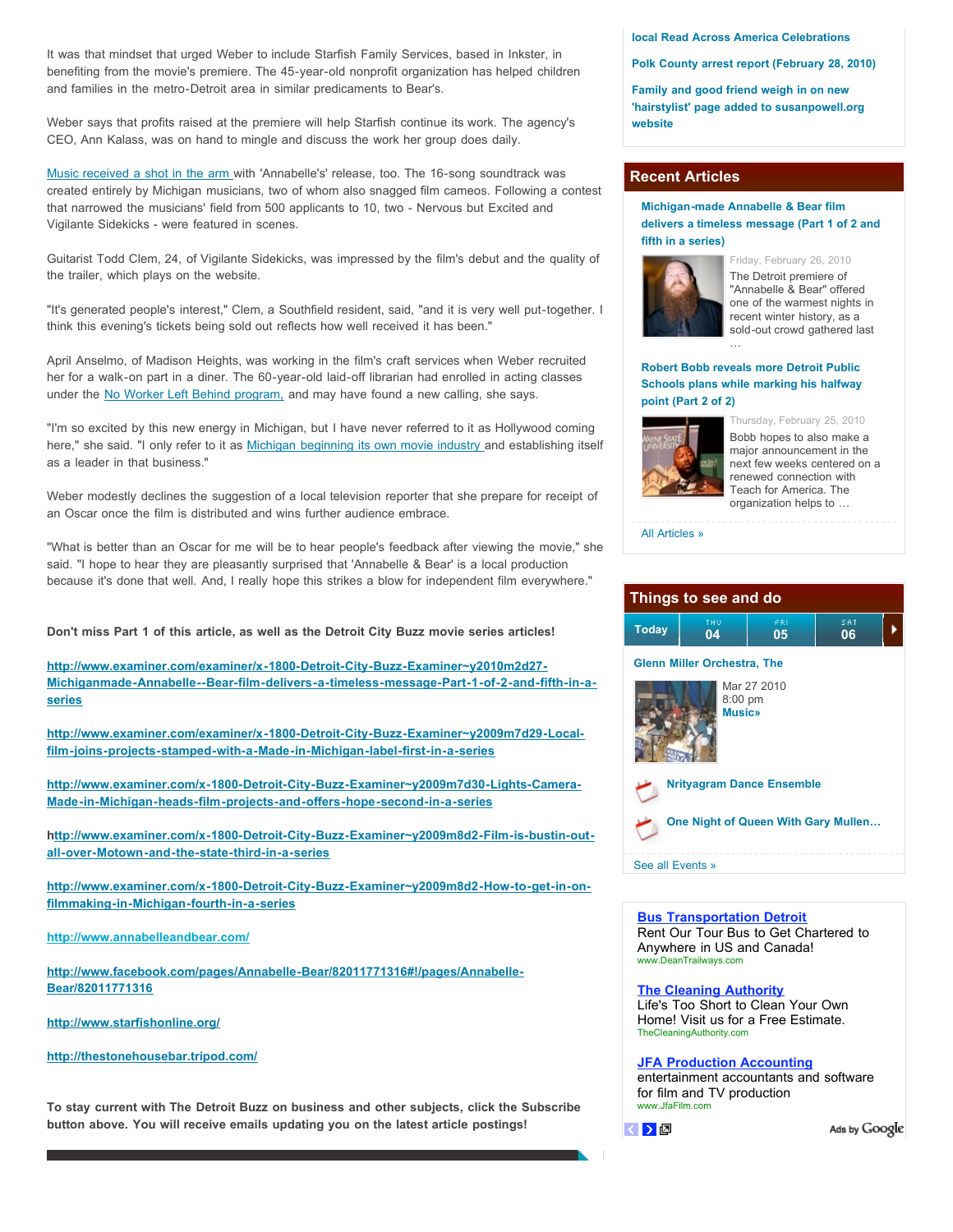